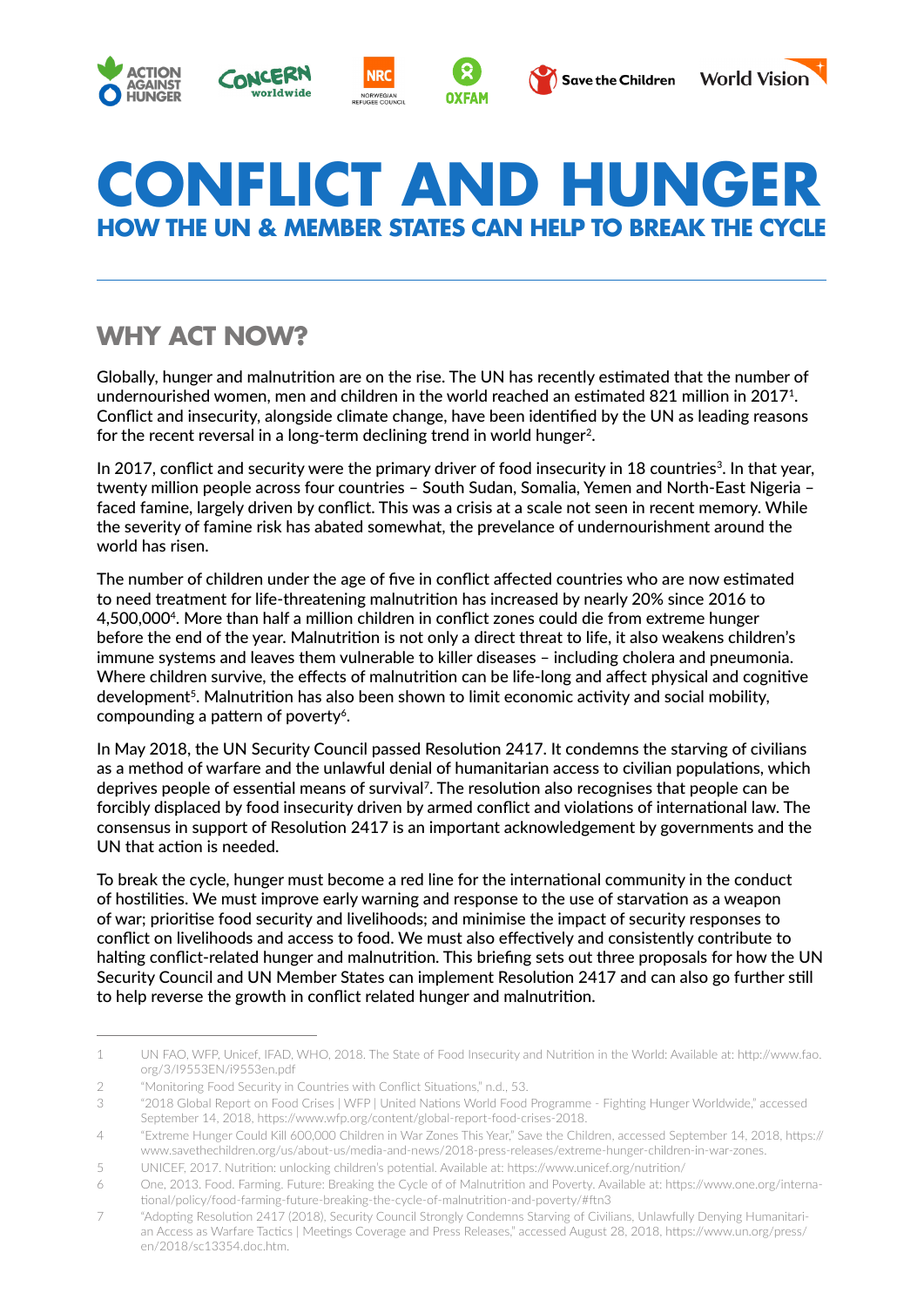### **THREE WAYS THE UN SECURITY COUNCIL AND UN MEMBER STATES CAN HELP BREAK THE CYCLE**

#### **1. IMPROVE EARLY WARNING, AND SYSTEMATICALLY IDENTIFY AND RESPOND TO USE OF STARVATION AS A METHOD OF WARFARE**

Resolution 2417 lays the groundwork for the Secretary-General to alert the Security Council to situations in which conflict is leading to deteriorating food security, but there are currently no agreed early warning mechanisms that can be used to trigger a political response to prevent a further deterioration. Current analytical tools like the IPC (Integrated Phase Classification) or Cadre Harmonisé face a number of political and technical constraints. A data driven early warning mechanism is needed that can trigger political action to uphold international law, and prevent a further worsening in levels of hunger in conflict settings. The Famine Action Mechanism (FAM) currently under development by the World Bank should be fully sensitive to political and security aspects.

The use of starvation as a method of warfare is manifest in several active conflicts today. In some conflict settings, land and productive assets are deliberately targeted in scorched earth tactics, where parties to a conflict use siege tactics or weaponise starvation and force communities to move. This can have severe physical and psychosocial effects on children, and cripples local economies. The deliberate destruction of food, livelihoods and the civilian infrastructure necessary for people to earn a living is a widespread tactic in a number of conflict situations.

Restrictions on freedom of movement and commercial trade also limit access to food. Physical and administrative barriers to humanitarian assistance are a further common occurrence in conflict settings. These tactics are a violation of both International Human Rights and Humanitarian Law and lead to the acute food insecurity that we see in conflict settings across the world.

As part of implementation of Resolution 2417 (2018) The UNSC should further improve the reporting, prevention and mitigation of the denial of humanitarian access, and take targeted measures as required to hold violators to account<sup>8</sup>. In addition other bodies have responsibility to respond, even when the Council is taking action, such as the Third Committee of the UN General Assembly, the Human Rights Council and regional bodies.

#### **2. PRIORITISE FOOD SECURITY AND LIVELIHOODS**

In many countries affected by conflict today, a large proportion of the population rely on agriculture for their livelihoods. For example, in the Central African Republic (CAR) 75% of the working population is involved in agriculture or animal husbandry. Sustained under-investment in smallholder agriculture since the 1980s has contributed to declining rural economies and reduced health, education and transport infrastructure. The absence of agricultural development is one of the main root causes of the current crisis in CAR. The enlistment of farmers, animal herders and farmer-herders can take place indirectly, when they go to work in the mines, which are disputed by armed groups and also sources of funding for them, or directly, when they become an active member of a militia<sup>9</sup>.

Conflict often results in mass displacement, forcing people to abandon their livelihoods and land, and pushing many into almost total-reliance on humanitarian assistance. Even far from the frontlines, conflict has been seen to fuel economic crises and erode local support systems. It can also contribute to the fragmentation of rural communities due to the large-scale recruitment of young men into armed groups, leaving widows, children and the elderly behind, who don't have the same capacity to farm and trade in their absence, and are then exposed to extreme violence and deprivation<sup>10</sup>.

<sup>8</sup> Such as by establishing independent enforcement and accountability mechanisms

<sup>9</sup> Action Against Hunger, 2018, Ending the Vicious Cycle between Hunger and Conflict in Central African Republic – a case study

<sup>10</sup> Concern Worldwide, "Conflict and Hunger: The Lived Experience of Conflict and Food Insecurity in South Sudan," 2018. Available at: https://www.concern.net/insights/conflict-and-hunger-lived-experience-conflict-and-food-insecurity-south-sudan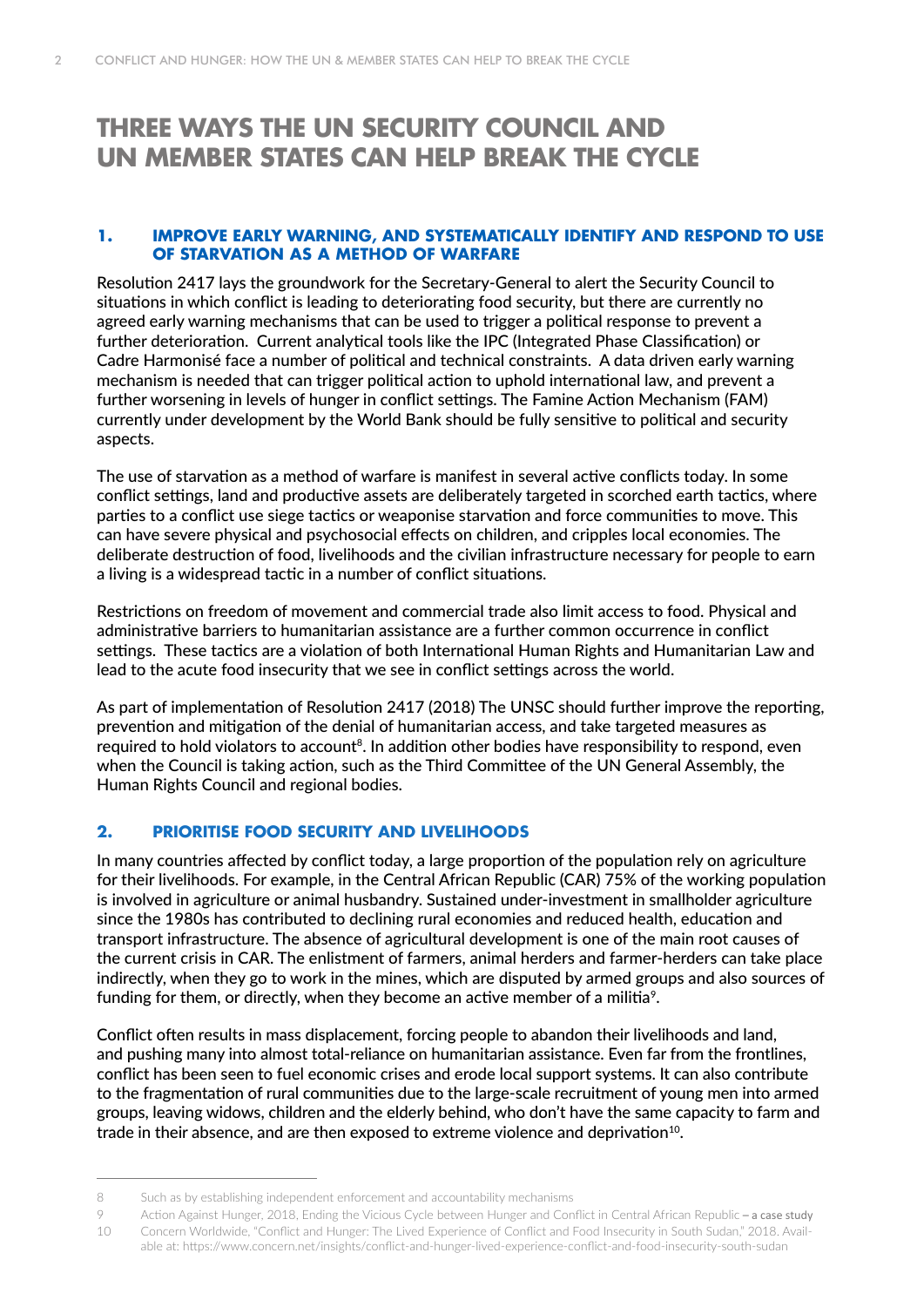In Syria, large-scale population movements have eroded family and social networks and cut off people's livelihoods and purchasing power. Food prices in some regions are five times higher than before the war broke out in 2011, and many people struggle to pay for basic goods. Parties to the conflict has destroyed essential infrastructure, including water irrigation systems in some cases deliberately, and have besieged population centers to force opposing parties to surrender, whilst mines and other explosive devices contaminate agricultural lands. Populations fleeing conflict or killed by combatants have left livestock abandoned. Food production has halved since 2010<sup>11</sup>.

In many crises, forced displacement is contributing to emergency, crisis and famine levels of hunger. More than 15 million people were displaced by just six of the worst conflict-induced food crises in  $2016^{12}$ , some of the highest rates of acute malnutrition can be found in displaced communities. Those who are forced to flee are unable to produce staple crops and manage livestock, severely limiting the availability of, and access to, food. The mass displacement of communities looking for peace and security – often fleeing unimaginable violence – also contributes to the failure of local food markets. There simply aren't people to buy or sell local produce. Even where demand still exists, the costs and risks of transporting produce to markets in conflict-affected areas can be prohibitively high. What's more, given the average time spent internally displaced is now 10 years<sup>13</sup> the likelihood of people returning to their land and recovering in the short-term is slim. In addition to those who are forcibly displaced as a result of violence and conflict, many more are displaced due to the economic effects of conflict and the collapse of livelihoods. Millions of people around the world are trapped in a deadly man-made cycle of conflict, displacement and hunger.

Donors, national governments and regional bodies should increase investment in conflict-sensitive agriculture to support livelihoods and nutrition in conflict-affected and vulnerable countries. A greater investment must be made at the onset of a crisis to help affected populations restart livelihoods and move towards self-sufficiency much sooner. Development funding streams must be engaged much earlier to more effectively link short-term relief to long-term options. Where safe and voluntary return is possible, donors should continue sustained support to recovery as communities enter a critical stage for the consolidation of peace and development.

#### **3. MINIMISE THE IMPACT OF THE SECURITY RESPONSE TO CONFLICT ON LIVELIHOODS, ACCESS TO FOOD AND GOOD NUTRITION**

Disruption of food production, trade and market access in conflict settings has profound impacts on hunger. Vulnerable populations with limited access to food through markets are often also the worst affected by restrictions on the movement of humanitarian aid. Physical and bureaucratic impediments to the operations of humanitarian actors put lives at risk. In North East Nigeria, for example, there are imposed movement restrictions that have left thousands of people trapped with no life-saving humanitarian assistance. In Yemen, the restrictions on land, sea and air trade routes imposed by parties to the conflict have led to severe cuts of vital supplies of commodities such as food, fuel and medicines, as well as restricting access for humanitarian personnel and supplies.

Across the Sahel and particularly in Mali, 'counter- terrorism' measures limit population movements, in particular through the restriction on the use of motorcycles and pick-up trucks. This affects humanitarian access and access to basic social services, and the lack of free movement also severely slows economic activity, a problem aggravated by widespread extreme poverty. Meanwhile the increasing instrumentalisation of humanitarian aid by military forces for their own objectives threatens humanitarian actors' capacity to carry out lifesaving interventions in the Sahel region.

UN Member States can and should play a key role in enabling the safe, unhindered and rapid access of populations to humanitarian aid by promoting needs-based responses and engaging with national and regional authorities to apply diplomatic pressure to remove access constraints. The UN Security Council should consider use of targeted sanctions against states that have wilfully impeded critical humanitarian relief supplies.

<sup>11</sup> FAO, "Counting the Cost: Agriculture in Syria after six years of crisis" (2017).,

<sup>12</sup> Food Security Information Network, Global Report on Food Crises 2017: Available at: http://www.fao.org/fileadmin/user\_upload/newsroom/docs/20170328\_Full%20Report\_Global%20Report%20on%20Food%20Crises\_v1.pdf

<sup>13</sup> European Commission, 2018. Forced Displacement: Refugees, asylum-seekers, and internally displaced peoples (IDPs). ECHO Factsheet. Available at: http://ec.europa.eu/echo/files/aid/countries/factsheets/thematic/refugees\_en.pdf